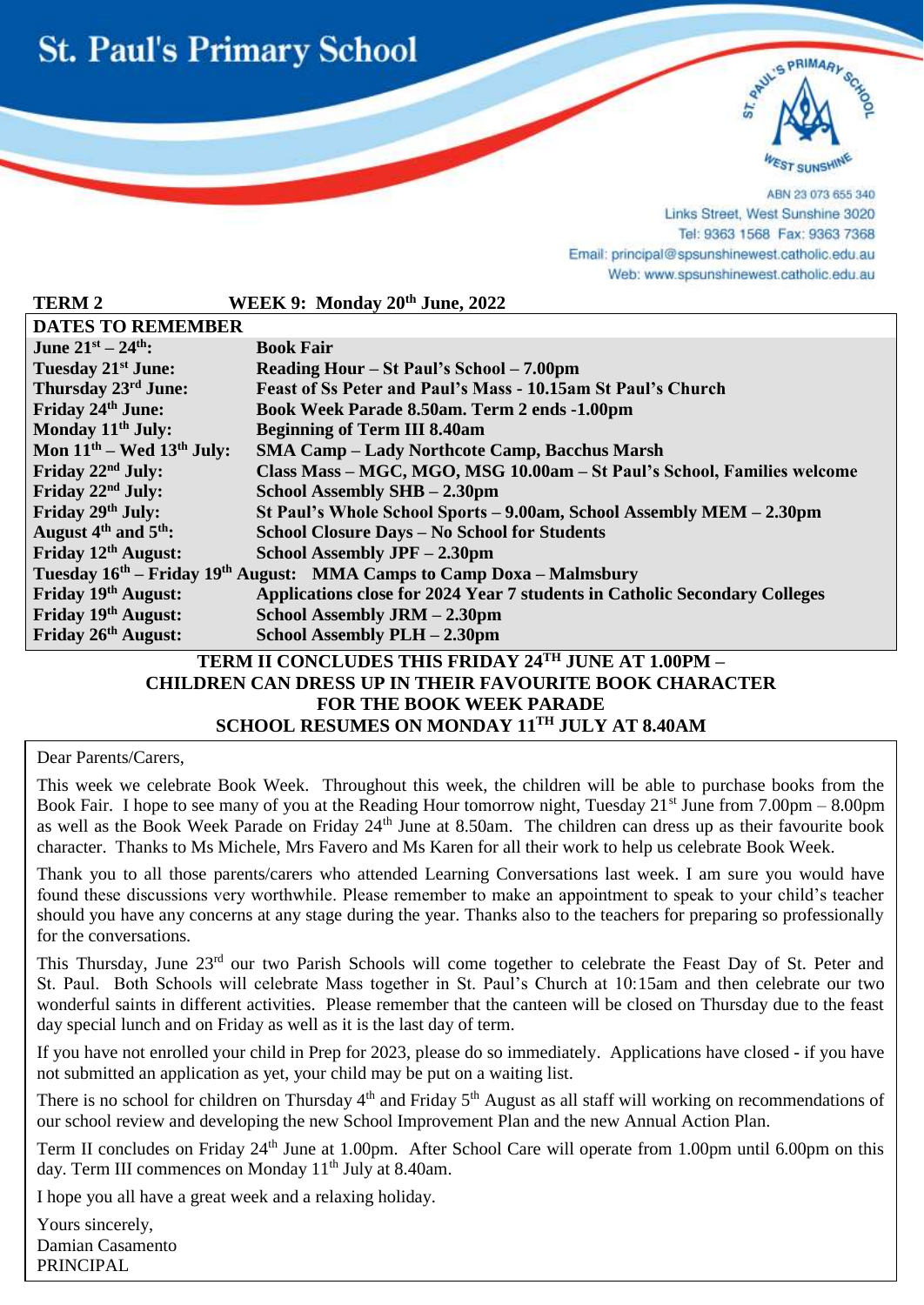| <b>SMA CAMP</b>                                                                     | <b>BOOK WEEK PARADE THIS FRIDAY!!!</b>               |
|-------------------------------------------------------------------------------------|------------------------------------------------------|
| Dear SMA Parents/Families,                                                          | We have been talking about book week in our          |
| A reminder that <b>SMA Camp</b> will take place in Bacchus Marsh                    | library lessons and it is probably time to start     |
| from Monday 11 <sup>th</sup> July to Wednesday 13 <sup>th</sup> July. Please ensure | seriously planning our book costumes for the         |
| that students are at school by 8.40am on Monday 11 <sup>th</sup> with their         | parade!                                              |
| bag and sleeping bag. They will need their lunch, snack and water                   | <b>When?</b> Friday $24th$ June (last day of Term 2) |
| bottle in a separate labelled plastic bag. All medication together                  | <b>Time?</b> 8.50am                                  |
| with the completed medication form must be given to the                             | <b>Where?</b> In our Gym                             |
| <b>SMA teachers on Monday 11<sup>th</sup></b> . Students do not need to bring       | I have collected lots of ideas and put them          |
| money, devices or any additional food. Students will return to St.                  | together to inspire you and hopefully make the       |
| Paul's Primary School by 3pm on Wednesday 13 <sup>th</sup> .                        | lead up to our Book Week as exciting as              |
| At our SMA Term 3 Camp the students will be viewing movies                          | possible in your house. Please refer to Seesaw       |
| on one of the nights. One of the options is 'Coco' which is PG.                     | posting for Book Week Costume Ideas.                 |
| If you do not consent to your child viewing the movie please                        | Feel free to email me with any questions. Enjoy      |
| let your child's teacher know.                                                      | creating together!                                   |
| Thank you,                                                                          | Ms Michele and Mrs Favero                            |
| <b>SMA Staff</b>                                                                    | Library Teachers                                     |

### **VOLUNTEERS NEEDED FOR THE SAUSAGE SIZZLE LUNCH THURSDAY, JUNE 23RD**

St. Paul's and St. Peter's students will gather together on Thursday June 23<sup>rd</sup> to celebrate St. Peter's and St Paul's Feast Day with a Sausage Sizzle lunch.

 and serve sausages. As we will be catering for nearly 1,000 students and teachers we would be very appreciative of your help to cook

**If you are able to help from 10:30am until 1:00pm, please leave your name and number at the office. Please note that volunteers need to be triple vaccinated.**

As lunch will be provided, please remember that children will only need to bring their snack and a drink to school on Thursday. **The canteen will be closed all day – there will be no lunch orders. If your child does not want a sausage for lunch, they will need to bring their lunch to school.**

Thank you in advance for your support.

#### **MMA CAMP**

The Middles Multi-Age camp to Doxa is fast approaching. Below are the dates when they will go camping.

#### **16th - 17th August - Class MCK & MGC 17th -18th August - Class MEM & MCD**

#### **18th - 19th August- Class MSG & MGO**

Please refer to the camp notes sent home earlier for the general information regarding arrival and departure, as well as information regarding student belongings and medication taken to camp.

**Please make sure all the camp note and medical report are to be completed and returned to school as soon as possible if you haven't done so yet. Thank you.**

#### **IMPORTANT DATES FOR 2022**

The following dates are very important for **ALL** students who will be attending secondary school in 2024 – our current Year 5 students. If applications for Catholic Secondary School are not in by Friday 19th August, 2022 your child will not be enrolled in your school of choice.

**19th August 2022:** Applications close for 2024 Year 7 students in Catholic Secondary Colleges – our current Year 5 students

**21st October 2022:** Offers posted to prospective 2024 Year 7 applicants

**11th November 2022:** Final date for families to accept offers made by the Secondary School

#### **PREP ENROLMENTS - 2023**

Enrolments for Prep 2023 are now open. We encourage any parents/carers who have not enrolled their child for Prep in 2023 to do so. Please contact the school office for an enrolment form.

#### **CAMPS, SPORTS AND EXCURSION FUND – FINAL DAY TO REGISTER FOR CSEF – FRIDAY JUNE 24TH**

Camps, Sports and Excursion Fund is Government Funding to assist families to cover the costs of school excursions, camps and sporting activities. Centrelink health care card holders and Pensioner Concession card holders may be eligible for a payment of \$125. An CSEF Application Form were already sent home – if you think you qualify for the CSEF, please return the form to school, along with a copy of your Centrelink Card. There was also information sent home about the new fee concession program – please visit the office to obtain a form if you would like to apply for this fee concession program.